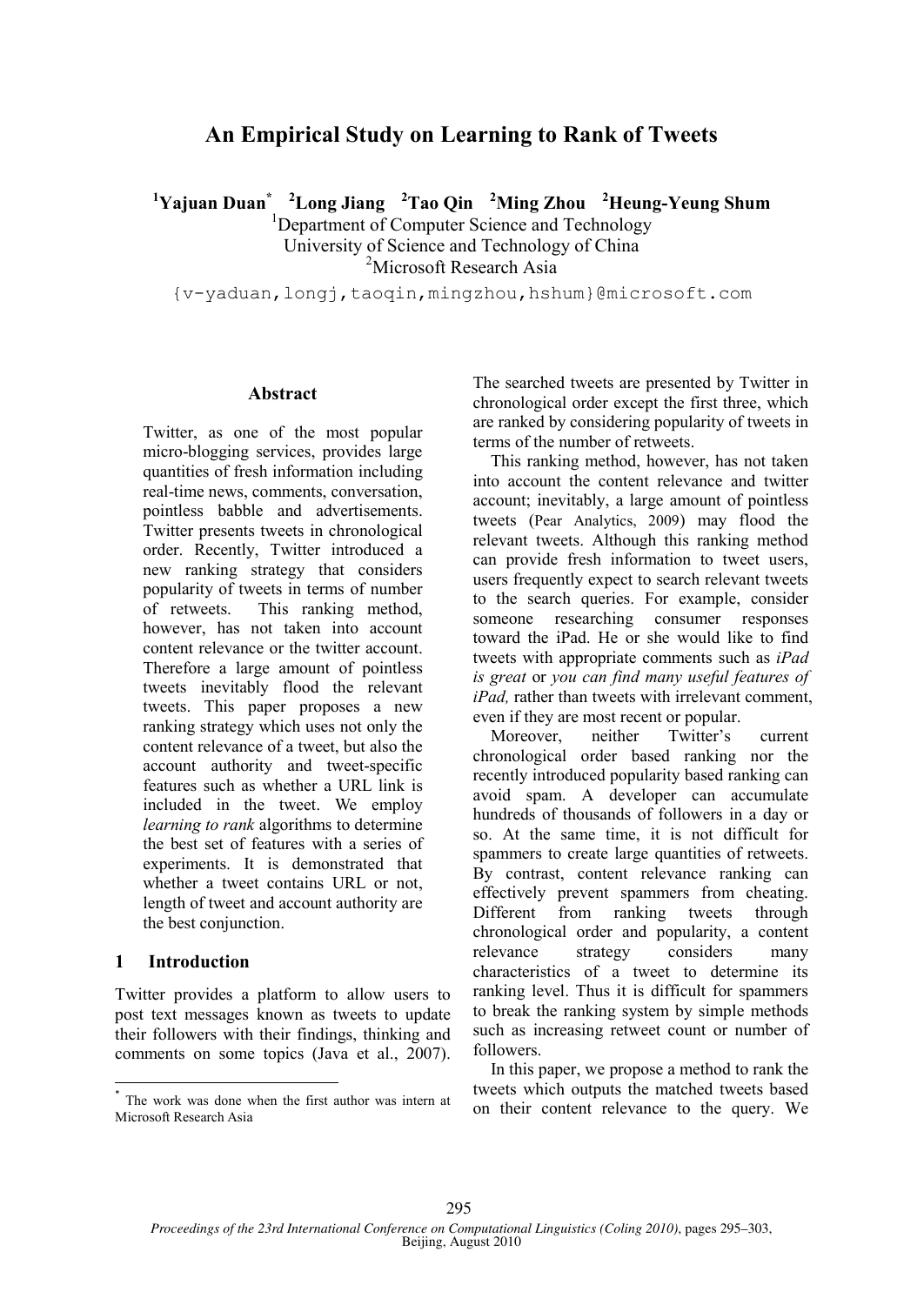investigate the effects of content features and non-content features and produce a ranking system by a *learning to rank* approach.

With a series of experiments, we determined the best set of features and analyzed the effects of each of individual feature. We provide empirical evidence supporting the following claims,

- Account authority, length of tweet and whether a tweet contains a URL are the top three effective features for tweet ranking, where containing a URL is the most effective feature.
- We find an effective representation of account authority: the number of times the author was listed by other users. We find through experiments that this representation is better than the widely adopted number of followers.

## **2 Related Work**

### **2.1 Real-time Search**

At present, a number of web sites offer the so-called real-time search service which mainly returns real-time posts or shared links, videos and images obtained from micro-blogging systems or other medium according to the user's query. We investigate the ranking method used by these web sites. From their self-introduction page, we find four main criteria for ranking real-time posts. They are posting time, account authority, topic popularity and content relevance.

Specifically, Twitter maintains a specialized search engine which ranks tweets according to posting time and topic popularity. In addition, Google, Twazzup<sup>2</sup> and Chirrps<sup>3</sup> rank real-time tweets by posting time. While the last one also ranks tweets by popularity, which is measured by retweet count.

Tweefind<sup>4</sup> ranks search result according to authority of authors which depends on how popular, relevant, and active the author is.  $\widehat{\text{Additionally, } }$  Twitority<sup>5</sup> rank tweets by author authority as well.

 $\ddot{ }$ 

Bing and CrowdEye<sup>6</sup> rank tweets by posting time or content relevance. Bing takes authors authority, retweet count and freshness into consideration while measuring the relevance. To determine the relevance of a tweet, CrowdEye considers a number of factors including content relevance and author influence which appears to rely heavily on the number of followers an author has. It turns out that the number of followers is not a very reasonable measure of the influence of an account according to our experimental results.

### **2.2 Twitter Recommendation**

Besides tweet search, recently some researchers have focused on twitter recommendation system.

Chen et al. (2010) presented an approach to recommend URLs on Twitter as a means to better direct user attention in information streams. They designed the recommender taking three separate dimensions into consideration: content source, topic interest and social voting.

Sun et al. (2009) proposed a diffusion-based micro-blogging recommendation framework aiming to recommend micro-blogs during critical events via optimizing story coverage, reading effort and delay time of a story. The key point of this method is to construct an exact diffusion graph for micro-blogging, which is difficult due to the presence of extensive irrelevant personal messages and spam.

### **2.3 Blog Search and Forum Search**

Another related topic is blog search and forum search. Recently, many approaches for blog search and forum search have been developed, which include *learning to rank* methods and link-based method.

### **Learning to rank approach**

Xi et al. (2004) used features from the thread trees of forums, authors, and lexical distribution within a message thread and then applied Linear Regression and Support Vector Machine (SVM) to train the ranking function. Fujimura et al. (2005) exploited provisioning link and evaluation link between bloggers and blog entries, and scored each blog entry by weighting the hub and authority scores of the bloggers.

**Link-Based approach**

<sup>2</sup> Twazzup: http://www.twazzup.com/

<sup>3</sup> Chirrps: http://chirrps.com/

<sup>4</sup> Tweefind: http://www.tweefind.com/

<sup>5</sup> Twitority: http://www.twitority.com/

<sup>1</sup> <sup>6</sup> CrowdEye: http://www.crowdeye.com/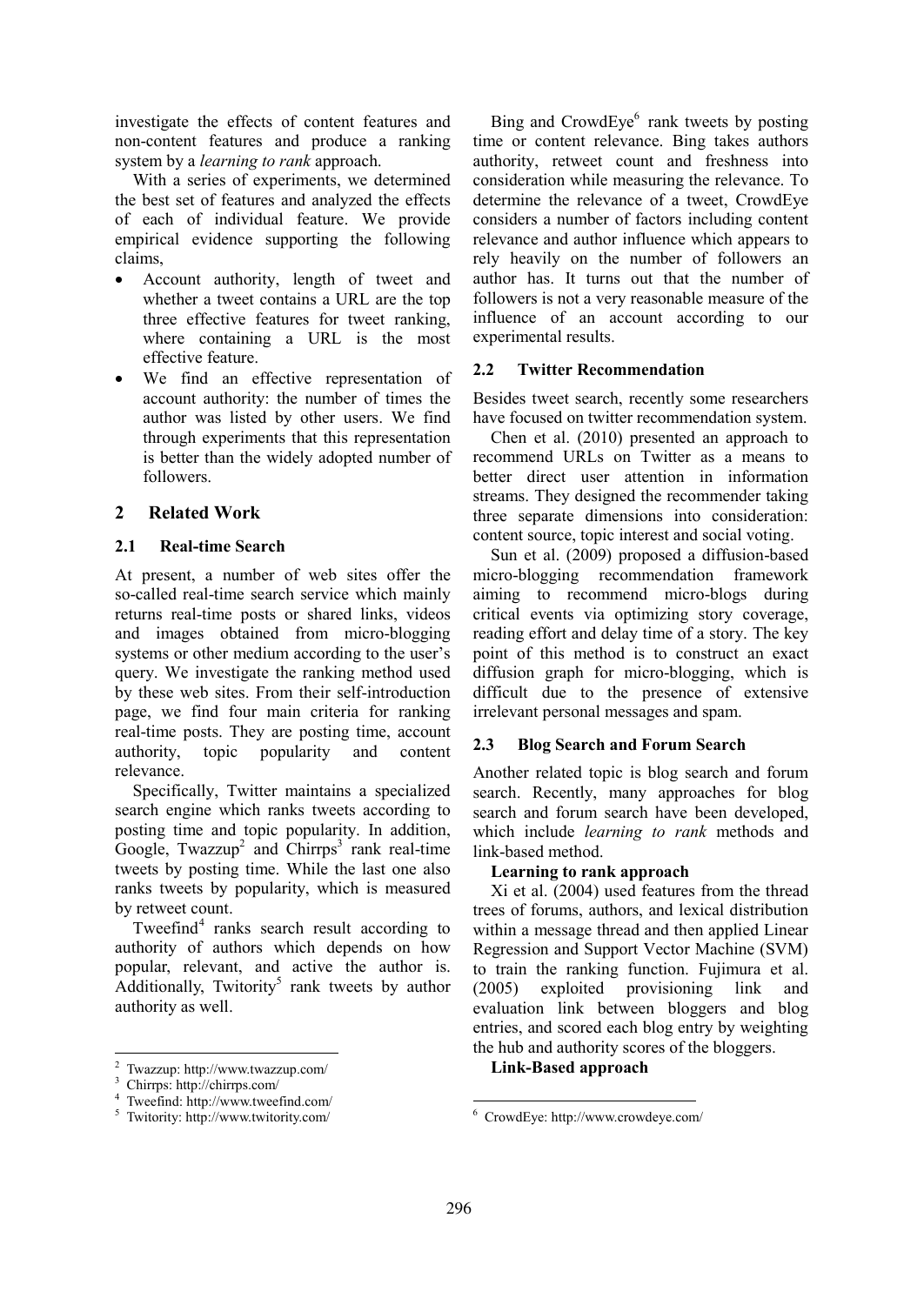Kritikopoulos et al. (2006) introduced similarities among bloggers and blogs into blog ranking. This method enabled the assignment of a higher score to the blog entry published by a blogger who has already accepted a lot of attention. Xu and Ma (2006) built a topic hierarchy structure through content similarity. Liu et al. (2007) presented a newsgroup structure-based approach PostRank which built posting trees according to response relationship between postings.

Chen et al. (2008) proposed a posting rank algorithm which built link graphs according to co-replier relationships. This kind of method exploits different types of structures among postings and improved the performance of traditional link-based ranking algorithm for forum search. However, it is difficult to rank postings which only have a few words simply based on content by using FGRank algorithm. And PostingRank approach relies too much on reply relations which are more likely to suffer from topic excursion.

Although approaches proposed above perform effectively in forum search and blog search, they are not appropriate for twitter search because tweets are usually shorter and more informal than blogs. Furthermore, it does not have the explicit hierarchy structure of newsgroup messages on forums. In addition, tweets possess many particular characteristics that blog and forum do not have.

### **3 Overview of Our Approach**

To generate a good ranking function which provides relevant search results and prevents spammers' cheating activities, we analyze both content features and authority features of tweets and determine effective features. We adopt *learning to rank* algorithms which have demonstrated excellent power in addressing various ranking problems of search engines.

### **3.1 Learning to Rank Framework**

*Learning to Rank* is a data-driven approach which integrates a bag of features in the model effectively. Figure 1 shows the paradigm of learning for tweet ranking.

At the first step, we prepare the training and test corpus as described in Section 5. Then we extract features from the training corpus. RankSVM algorithm (Joachims Thorsten, 1999) is used to train a ranking model from the training corpus. Finally, the model is evaluated by the test corpus.



Figure 1. General Paradigm of Learning for Tweets Ranking

### **3.2 Features for Tweets Ranking**

One of the most important tasks of a *learning to rank* system is the selection of a feature set. We exploit three types of features for tweet ranking.

- 1) *Content relevance features* refer to those features which describe the content relevance between queries and tweets.
- 2) *Twitter specific features* refer to those features which represent the particular characteristics of tweets, such as retweet count and URLs shared in tweet.
- 3) *Account authority features* refer to those features which represent the influence of authors of the tweets in Twitter (Leavitt et al., 2009).

In the next section, we will describe these three types of features in detail.

### **4 Feature Description**

### **4.1 Content Relevance Features**

We used three content relevance features, Okapi BM25 (Robertson et al., 1998), similarity of contents and length of tweet.

**Okapi BM25** score measures the content relevance between query Q and tweet T. The standard BM25 weighting function is:

$$
BM25(T, Q) = \sum_{q_i \in Q} \frac{IDF(q_i) \cdot tf(q_i, T) \cdot (k_1 + 1)}{tf(q_i, T) + k_1 \left(1 - b + b \frac{Length(T)}{avg_{length}}\right)} (1)
$$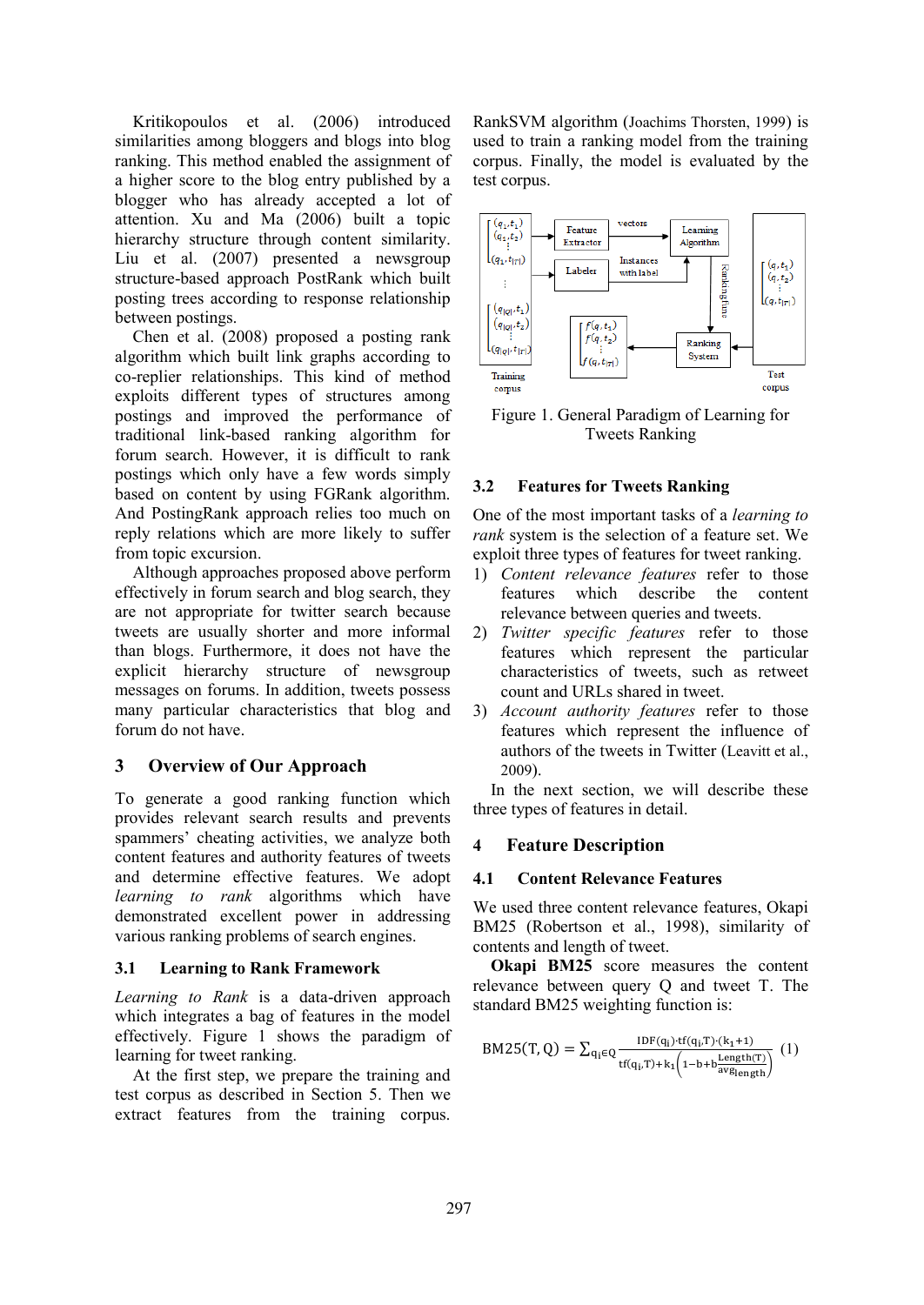where Length(T) denotes the length of T and  $avg_{length}$  represents average length of tweet in corpus. ID $F(q_i)$  is Inverse Document Frequency.

**Similarity of contents** estimates the popularity of documents in the corpus (Song et al., 2008). In our case, it measures how many tweets of the query are similar in content with the current tweet. We calculate a cosine similarity score for every pair of tweets, and the final similarity score for tweet  $T_i$  in  $T_{0_k}$  is computed by the following formula:

$$
\text{Similarity}(T_i) = \frac{1}{|T_{Q_k}|-1} \sum_{T_j \in T_{Q_k}, j \neq i} \frac{TV_i \cdot TV_j}{|TV_i| \cdot |TV_j|} \quad (2)
$$

Where  $TV_i$  represents the TFIDF vector of and  $T_{Q_k}$  refers to tweets collection of query  $Q_k$ .

**Length** is measured by the number of words that a tweet contains. Intuitively, a long sentence is apt to contain more information than a short one. We use length of tweet as a measure of the information richness of a tweet.

#### **4.2 Twitter's Specific Features**

Tweets have many special characteristics. We exploit these characteristics and extract six twitter specific features as listed in Table 1.

| Feature          | <b>Description</b>                        |  |  |
|------------------|-------------------------------------------|--|--|
| URL              | Whether the tweet contains a URL          |  |  |
| <b>URL Count</b> | Frequency of URLs in corpus               |  |  |
| Retweet          | How many times has this tweet been        |  |  |
| Count            | retweeted                                 |  |  |
| Hash tag         | Sum of frequencies of the top-n hash tags |  |  |
| Score            | appeared in the tweet                     |  |  |
| Reply            | Is the current tweet a reply tweet        |  |  |
|                  | Ratio of words out of vocabulary          |  |  |

Table 1. Twitter Specific Features

antiesaparli: Love this song....much....RT @anggabapet1311: Satu-slank #nowplaying !! http://myloc.me/43tPj

#### Figure 2. A Tweet Example

**URL & URL Count:** Twitter allows users to include URL as a supplement in their tweets. The tweet in Figure 2 contains URL http://myloc.me/43tPj which leads to a map indicating where the publisher located.

URL is a binary feature. It is assigned 1 when a tweet contains at least one URL, otherwise 0. URL Count estimates the number of times that the URL appears in the tweet corpus.

**Retweet Count:** Twitter users can forward a tweet to his or her followers with or without modification on the forwarded tweets, which is called retweet on Twitter. A retweeted tweet usually includes an *RT* tag. Generally, sentences before *RT* are comments of the retweeter and sentences after *RT* are the original content, perhaps with some modifications. Here we only consider tweets including *RT* with the original content unmodified. Retweet count is defined as the number of times a tweet is retweeted. In Figure 2, original tweet *Satu-slank #nowplaying !! http://myloc.me/43tPj* is retweeted once.

**Hash Tag Score:** Publishers are allowed to insert hash tags into their tweets to indicate the topic. In Figure 2, *#nowplaying* is a hash tag. We collect hash tags appearing in the tweets of every query and sort them in descending order according to frequency. Tag frequency for tweet  $T_i$  of query  $Q_k$  is computed from normalized frequency of top-n tags.

$$
TagScore(T_i) = \frac{1}{z_k} \sum_{j=1, tag_j \in Tag_{Q_k}}^{n} freq(tag_j) \quad (3)
$$
  

$$
tag_j \in T_i
$$

Where  $z_k$  is the normalization factor. freq(tag<sub>i</sub>) represents the frequent of tag<sub>i</sub> in corpus. And Tag<sub>O<sub>k</sub></sub> denotes the tag collection extracted from  $T_{O_{\nu}}$ .

**Reply:** This is a binary feature. It is 1 when the tweet is a reply and 0 otherwise. A tweet starting with a twitter account is regarded as a reply tweet in our experiment. Figure 3 shows an example.

arunamigo: @preethikag Shutter Island indian release is not vet announced. May be on Mar 12 coinciding with UK release I think #MustSee #TrailerRoks

#### Figure 3. Reply Tweet

**OOV:** This feature is used to roughly approximate the language quality of tweets. Words out of vocabulary in Twitter include spelling errors and named entities. According to a small-scale investigation, spelling errors account for more than 90% of OOVs excluding capitalized words, tags, mentions of users and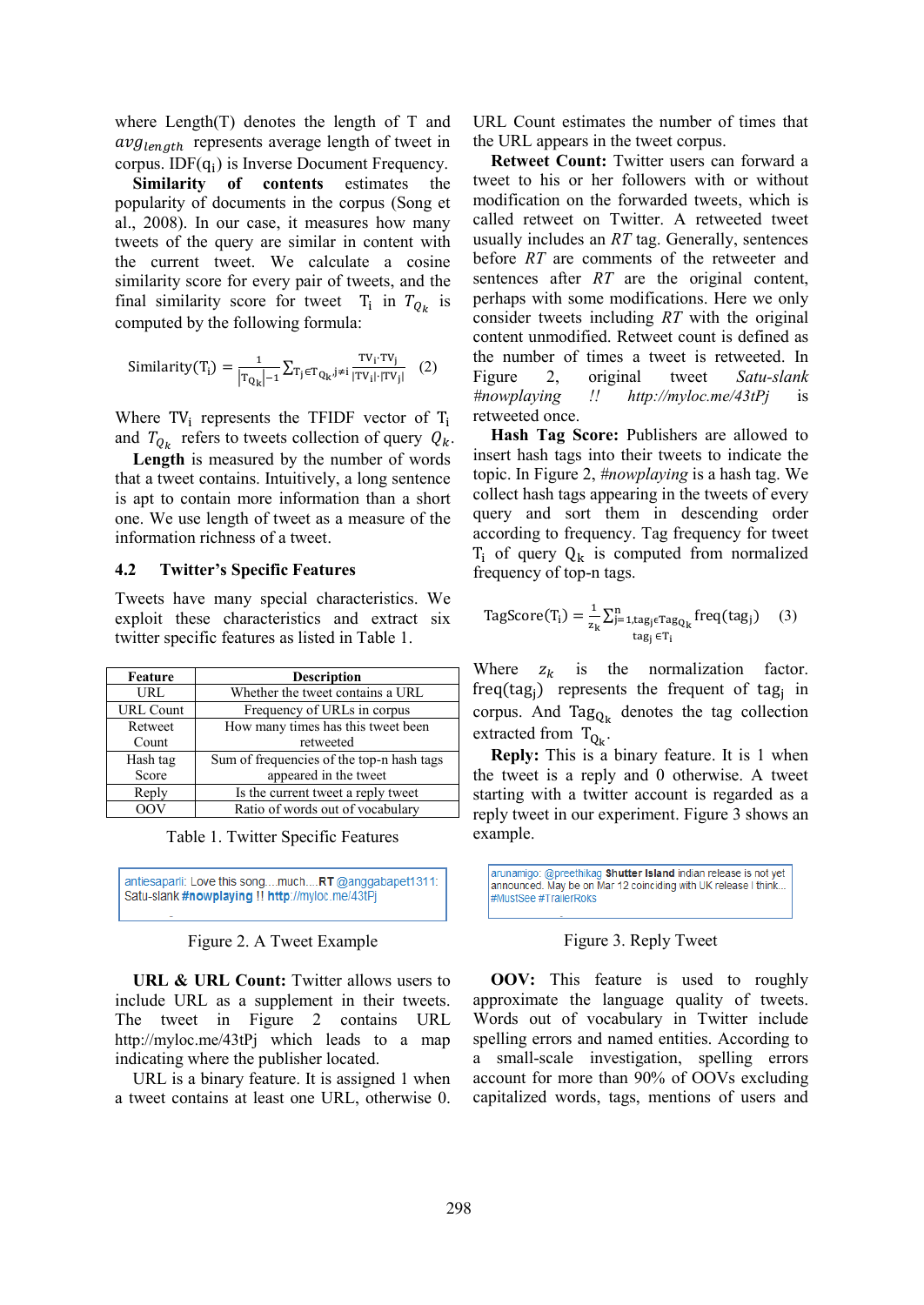URLs. We use a dictionary with 0.5 million entries to compute the ratio of OOVs in a tweet.

$$
Quality(T) = \frac{\text{# of OOVs in T}}{\text{Length}(T)} \tag{4}
$$

#### **4.3 Account Authority Features**

There are three important relations between users in Twitter: follow, retweet, and mention. Additionally, users are allowed to classify their followings into several lists based on topics. We measured the influence of users' authorities on tweets based on the following assumptions:

- Users who have more followers and have been mentioned in more tweets, listed in more lists and retweeted by more important users are thought to be more authoritative.
- A tweet is more likely to be an informative tweet rather than pointless babble if it is posted or retweeted by authoritative users.

| PageRank algorithm for calculating popularity score             |  |  |  |  |  |
|-----------------------------------------------------------------|--|--|--|--|--|
| for users.                                                      |  |  |  |  |  |
| Input: Directed Graph G of retweet relationship                 |  |  |  |  |  |
| Damping factor e.                                               |  |  |  |  |  |
| <b>Output:</b> popularity score for each user                   |  |  |  |  |  |
| <b>Procedure:</b>                                               |  |  |  |  |  |
| Step 1: popularity score of all users are initialized as        |  |  |  |  |  |
| $1-e$ .                                                         |  |  |  |  |  |
| Step 2: update the popularity score for users.                  |  |  |  |  |  |
| $PScore_{t+1}(v_i) = 1 - e + e$                                 |  |  |  |  |  |
|                                                                 |  |  |  |  |  |
| $\cdot \sum_{v_j \in R_{v_i}} \frac{PScore_t(v_j)RN_{ij}}{N_j}$ |  |  |  |  |  |
| $R_{v_i}$ denotes the collection of users who                   |  |  |  |  |  |
| retweeted $v_i$ 's tweet.                                       |  |  |  |  |  |
| $RN_{ij}$ is the number of times $v_i$ has been                 |  |  |  |  |  |
| retweeted by $v_i$ .                                            |  |  |  |  |  |
| $N_i$ is the number of users whose tweets $v_i$                 |  |  |  |  |  |
| has retweeted.                                                  |  |  |  |  |  |
| Step 3: Repeat the second step until all popularity             |  |  |  |  |  |
| scores will never change.                                       |  |  |  |  |  |

Figure 4. PageRank Algorithm for Calculating Popularity Score for Users

In order to distinguish the effect of the three relations, we computed four scores for each user representing the authority independently.

- Follower Score: number of followers a user has.
- Mention Score: number of times a user is referred to in tweets.
- List Score: number of lists a user appears in.

• Popularity Score: computed by PageRank algorithm (Page et al., 1999) based on retweet relations.

Following the retweet relationship among users, we construct a directed graph G (V, E). In our experiments, G is built from a tweet collection including about 1.1 million tweets. V denotes twitter users that appear in training examples. E is a set of directed edges. If author  $v_i$  published the tweet  $t_k$ , and author  $v_i$ retweeted  $t_k$  after  $v_i$ , there exists an edge from  $v_i$  to  $v_i$ . We call  $v_i$  original author and retweeter. Figure 4 shows the PageRank algorithm for calculating popularity scores for twitter users. In our experiment, damping factor e was set to 0.8. Like Dong et al. (2010) did, we define three subtypes for each account authority score. Table 2 presents features of account authority we use.

| Feature       | Description                                |  |  |  |
|---------------|--------------------------------------------|--|--|--|
| Sum follo     | Sum of follower scores of users who        |  |  |  |
| wer           | published or retweeted the tweet           |  |  |  |
| Sum popul     | Sum of popularity scores of users who      |  |  |  |
| arity         | published or retweeted the tweet           |  |  |  |
| Sum menti     | Sum of mention scores of users who         |  |  |  |
| on            | published or retweeted the tweet           |  |  |  |
| Sum list      | Sum of list scores of users who published  |  |  |  |
|               | or retweeted the tweet                     |  |  |  |
| First follo   | Follower score of the user who published   |  |  |  |
| wer           | the tweet                                  |  |  |  |
| First popul   | Popularity score of the user who published |  |  |  |
| arity         | the tweet                                  |  |  |  |
| First menti   | Mention score of the user who published    |  |  |  |
| <sub>on</sub> | the tweet                                  |  |  |  |
| First list    | List score of the user who published the   |  |  |  |
|               | tweet                                      |  |  |  |
| Important f   | The highest follower score of the user who |  |  |  |
| ollower       | published or retweeted the tweet           |  |  |  |
| Important     | The highest popularity score of the user   |  |  |  |
| popularity    | who published or retweeted the tweet       |  |  |  |
| Important     | The highest mention score of the user who  |  |  |  |
| mention       | published or retweeted the tweet           |  |  |  |
| Important 1   | The highest list score of the user who     |  |  |  |
| ist           | published or retweeted the tweet           |  |  |  |

Table 2. Account Authority Features for tweet

### **5 Experiment Data and Evaluation**

We introduce the data we used in experiment and the evaluation metrics in this section.

#### **5.1 Data**

We analyze 140 hot searches on CrowdEye within a week. They consist of big events,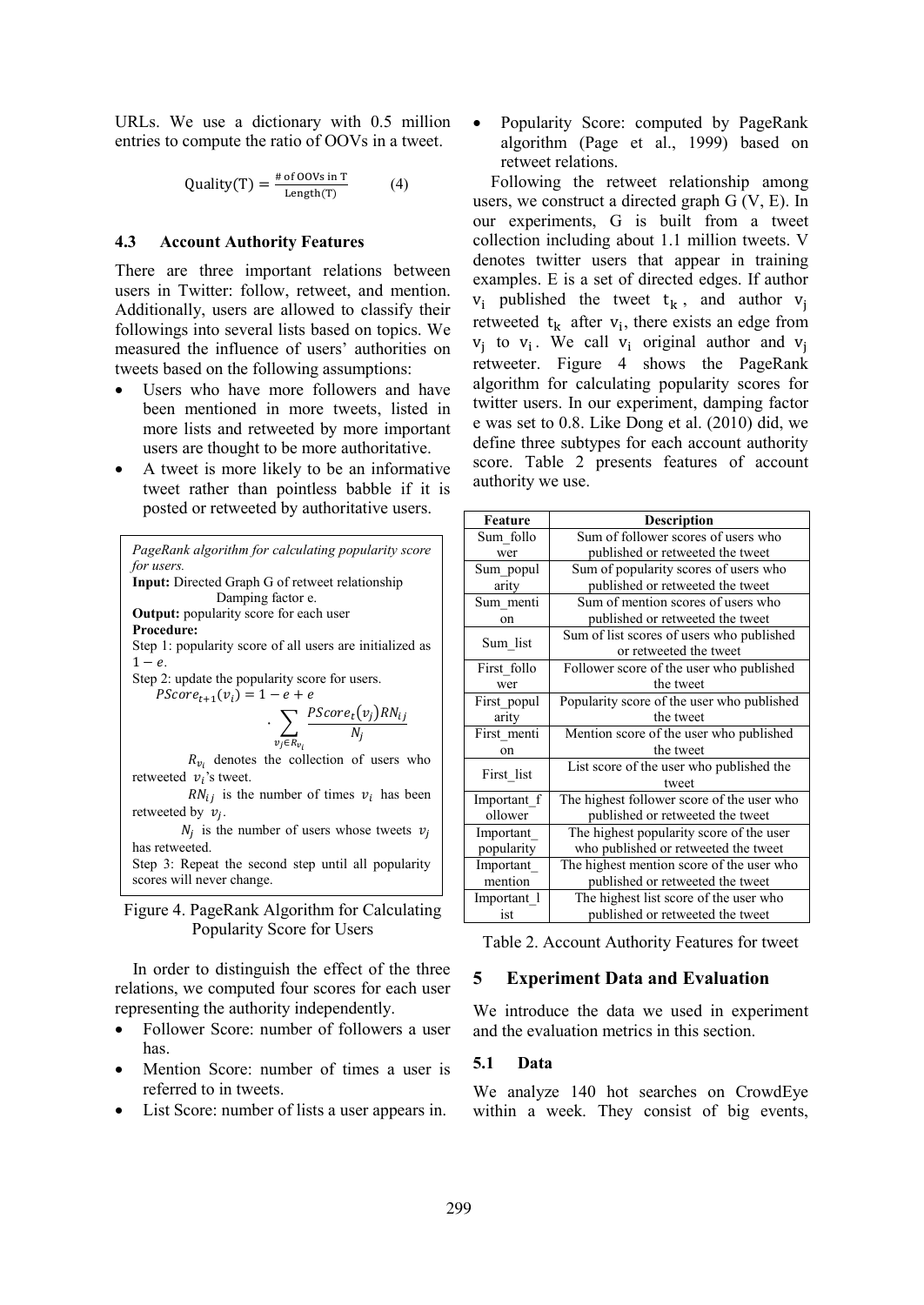famous persons, new products, festivals, movies and so on. The most frequent types of hot searches, which account for more than 81% of all hot searches, are as follows:

- News: news about public figures and news related to some places.
- Products: character description, promotion information and comments about products.
- Entertainment: mainly about movies, including film reviews and introductions about plots.

We select 20 query terms as shown in Table 3, including 5 persons, 5 locations, 5 products and 5 movie names. Specifically, Locations are sampled from a list of American cities. Person names come from the hot search and hot trends provided by Twitter and CrowdEye. Products are sampled from the popular searches of 35 product categories on eBay. And movies are selected from a collection of recommended movies from 2005 to 2010. We crawl 162,626 English tweets for the selected queries between March 25, 2010 and April 2, 2010 from Twitter Search. After removing the repeated ones, 159,298 tweets remained.

| <b>Query type</b> | <b>Query terms</b>                    |  |  |
|-------------------|---------------------------------------|--|--|
| Locations         | New York, Nashville, Denver,          |  |  |
|                   | Raleigh, Lufkin                       |  |  |
| Person<br>Names   | Obama, Bill Clinton, James            |  |  |
|                   | Cameron, Sandra Bullock, LeBron       |  |  |
|                   | James                                 |  |  |
| products          | Corvette, iPad, Barbie, Harry Potter, |  |  |
|                   | Windows 7                             |  |  |
| Movies            | The Dark Knight, up in the air, the   |  |  |
|                   | hurt locker, Batman Begins, Wall E    |  |  |

Table 3. 20 Query Terms

Retweets are forwardings of corresponding original tweets, sometimes with comments of retweeters. They are supposed to contain no more information than the original tweets, therefore they drops out of ranking in this paper.

We sample 500 tweets for each query from its original tweets collection and ask a human editor to label them with a relevance grade. In order to ensure the annotation is reasonable, we set multiple search intentions for each query referring to the topics arising in the tweets about the query in the corpus. Specifically, for

Locations, tweets describing news related to the location are relevant. For people, what they have done and the comments about them are regarded as relevant information. For products, tweets including feature description, promotion and comments are considered relevant. And for movies, tweets about comment on the movies, show time and tickets information are preferred. We apply four judgment grades on query-tweet pairs: excellent, good, fair and bad. According to the statistics, about half of the tweets in the experiment data are labeled as bad. Table 4 presents the distribution for all grades.

| Grade      | Excellent | Good  | Fair    | Bad     |
|------------|-----------|-------|---------|---------|
| Percentage | 20.9%     | 10.9% | 16.9%   | 51.3%   |
| Min        | $2.4\%$   | 1.8%  | $4.0\%$ | $8.0\%$ |
| Max        | 69.8%     | 23.2% | 54.4%   | 81.0%   |

Table 4. Tweet Distribution of Each Grade

## **5.2 Evaluation Metrics**

There are several metrics that are often used to measure the quality of rankings. In this paper, we use Normalized Discount Cumulative Gain (NDCG) which can handle multiple levels of relevance as the evaluation metrics (Jarvelin and Kekalainen, 2002).

## **6 Results**

Five-fold cross-validation was used in our experiments. We choose tweets of sixteen queries (four from each query type) as the training data. The remaining tweets are divided into evaluation data and validation data equally.

## **6.1 Learning to Rank for Tweet Ranking**

We learn a ranking model by using a RankSVM algorithm based on all features we extracted, which is denoted as RankSVM Full. In the experiment, a toolkit named svm<sup>struct</sup> implemented by Thorsten Joachims is used. Figure 5 shows the comparison between our method which integrates three types of features and ranking through chronological order, account authority, and content relevance individually.

In this experiment, Content Relevance is measured by BM25 score. And Account

<sup>1</sup> 7 SVM<sup>struct</sup>: http://svmlight.joachims.org/svm\_struct.html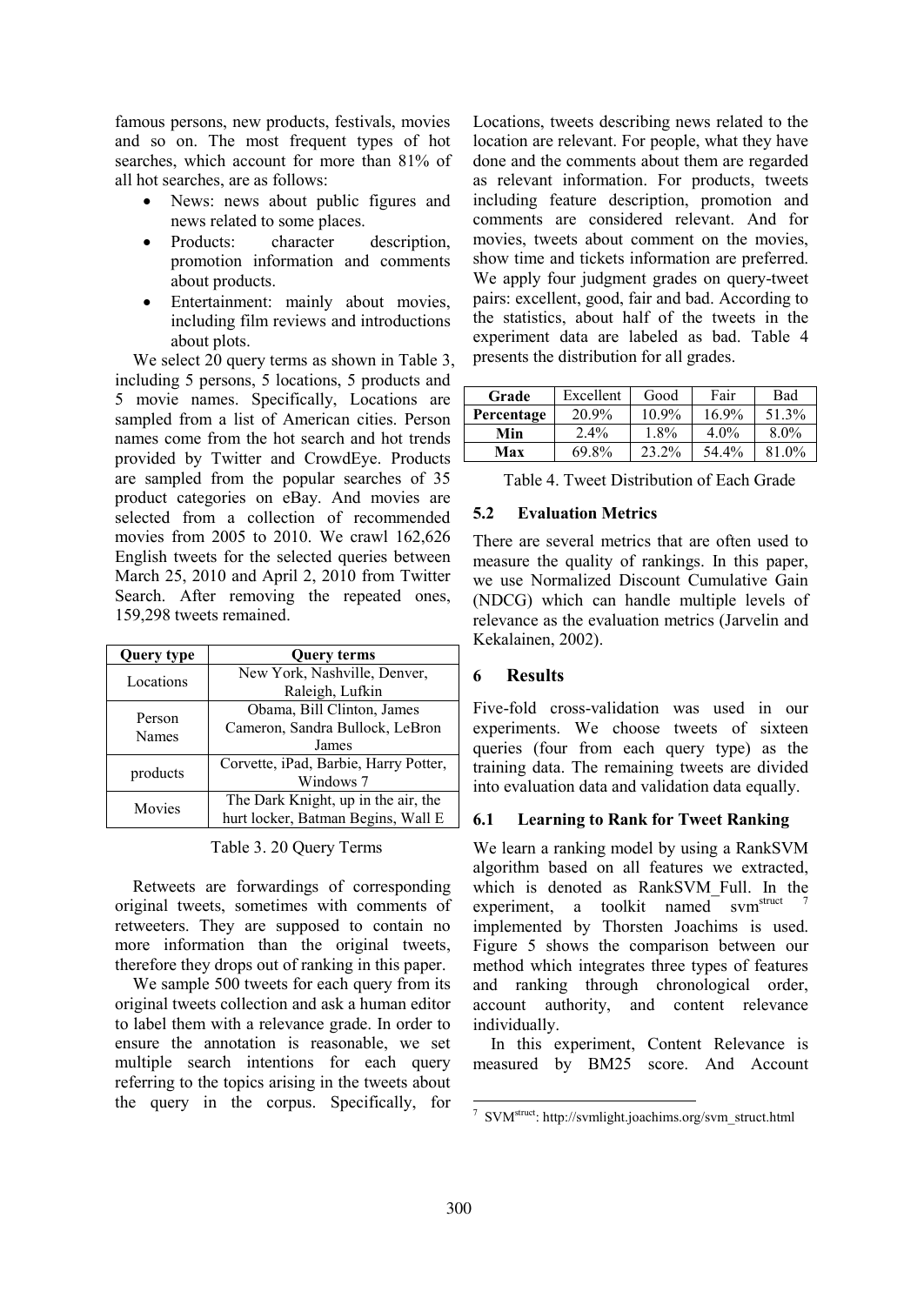Authority is approximated by the number of followers of the user. Figure 5 illustrates that ranking through content relevance is not as effective as other methods. This is because our work is essentially re-ranking on the result of Twitter Search. Hence almost all tweets include the query term which makes it difficult to distinguish them by BM25 score. Figure 5 also reveals that account authority is useful for ranking tweet relevance; it outperforms ranking through chronological order and is competitive to our model trained from all features. This agrees with the assumption we made about the influence of user authorities on tweets.



Figure 5. Performance of Four Ranking Methods

#### **6.2 Feature Selection**

As the RankSVM\_Full underperforms against some models trained from subsets of features, we use an advanced greedy feature selection method and find the best feature conjunction to improve the performance of RankSVM\_full. Figure 6 shows the feature selection approach.

Although greedy feature selection approach is commonly used in many problems, it does not work efficiently in addressing this problem partly for data sparseness. It is always blocked by a local optimum feature set. In order to resolve this problem, we first generate several feature sets randomly and run the greedy selection algorithm based the best one among them. Finally, we find the best feature conjunction composed by *URL, Sum\_mention, First\_List, Length,* and *Important\_follower*, from which a model is learnt denoted as RankSVM Best. Figure 7 illustrates that this model outperforms RankSVM\_Full by about 15.3% on NDCG@10.



Figure 6. Advanced Greedy Feature Selection Algorithm



Figure 7. Comparison between RankSVM\_Full and RankSVM\_Best

We conduct a paired t-test between RankSVM\_Best and each of other four ranking methods on NDCG $@10$  of ten test queries. The results demonstrate that RankSVM\_Best outperforms ranking through time, account authority and content relevance respectively with a significance level of 0.01, and RankSVM Full with a level of 0.05.

#### **6.3 Feature Analysis**

We are interested in which features in particular are highly valued by our model for tweet ranking. We evaluate the importance of each feature by the decrement of performance when removing the feature measured from RankSVM\_Best. Figure 8 reveals the importance of each feature in our model.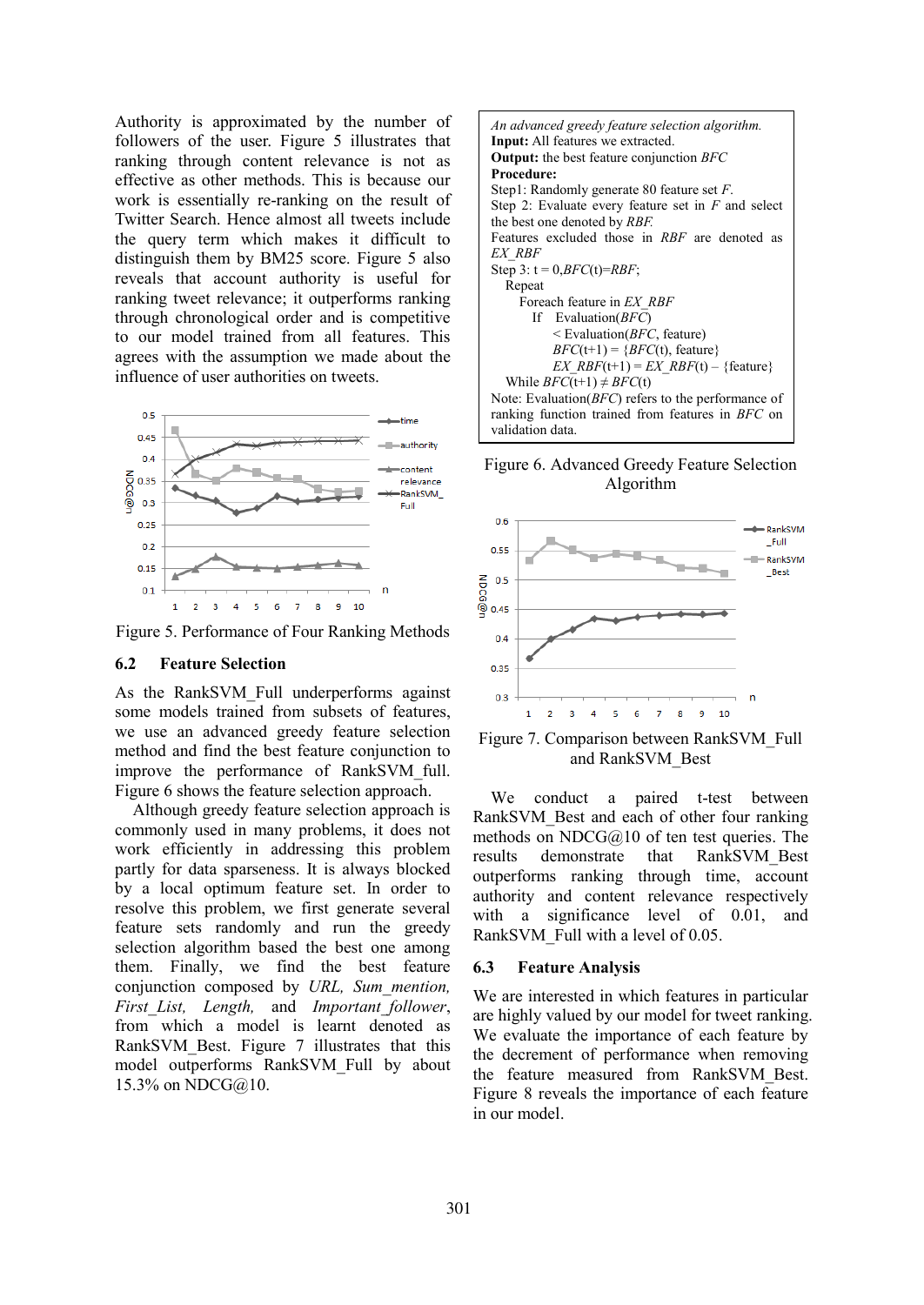

Figure 8. Importance of Each Feature

We observe from Figure 8 that URL is very important for our model; without it the performance declines seriously (with a significance level of 0.001). The reason may be that URLs shared in tweets, which provide more detailed information beyond the tweet's 140 characters, may be relevant to the query at a high probability.

Another useful feature is the number of lists that the author of the tweet has been listed in. The performance of ranking decreases with a significance level of 0.05 when removing it from the best feature combination. However, other features do not show significant contribution.

#### **7 Discussion**

Our experiment in section 6.2 demonstrates that features such as Hash tag Score and Retweet Count are not as effective as expected. This may be due to the small size of training data. We present an approach to learn an effective tweets ranker in a small dataset through feature selection. However, 20 queries are not sufficient to train a powerful ranker for Twitter.

In this study, to minimize the annotation effort, for each test query, we only annotate the tweets containing the query (returned by Twitter Search) and then used them for evaluation. With this kind of evaluation, it is hard to completely evaluate the significance of some features, such as content relevance features. In the future, we will select more queries including both hot searches and long tail searches, and select tweets for annotation directly from the twitter firehose.

There is also an opportunity for more accurate retweet relation detection in our work. At present, we just identify the retweet whose original tweet has not been modified, which leaves out a fair amount of retweet information. We would need to develop a more precise retweet relation detection method.

#### **8 Conclusion**

In this paper, we study three types of tweet features and propose a tweet ranking strategy by applying learning to rank algorithm. We find a set of most effective features for tweet ranking. The results of experiments demonstrate that the system using *Sum\_mention*, *First\_list*, *Important\_follower*, *length* and *URL* performs best. In particular, whether a tweet contains a URL is the most effective feature. Additionally, we find in the experiments that the number of times the account is listed by other users is an effective representation of account authority and performs better than the number of followers that is widely used in previous work.

There are many aspects we would like to explore in the future. First, this research is based on the search results returned from Twitter which contains the input query. The tweets not containing the queries are not returned. We will explore query expansion approaches to improve the recall of the search results. We did not consider spam issues in the ranking process. However, spam filtering is important to all types of search engines. We will explore the impacts of spam and work out a spam filtering approach.

#### **References**

- Chen Jilin, Rowan Nairn, Les Nelson, Michael Bernstein, and Ed H. Chi. 2010. Short and Tweet: Experiments on Recommending Content from Information Streams. *In the Proceedings of the 28th International conference on Human Factors in Computing Systems*, Pages: 1185-1194.
- Chen Zhi, Li Zhang, Weihua Wang. 2008. PostingRank: Bringing Order to Web Forum Postings. *In the proceedings of the 4th Asia Information Retrieval Symposium*, Pages: 377-384.
- Dong Anlei, Ruiqiang Zhang, Pranam Kolari, Jing Bai, Fernando Diaz, Yi Chang, Zhaohui Zheng, and Hongyuan Zha. 2010. Time of the essence: improving recency ranking using Twitter data. *In the proceedings of the 19th International Conference on World Wide Web*, Pages: 331-340.